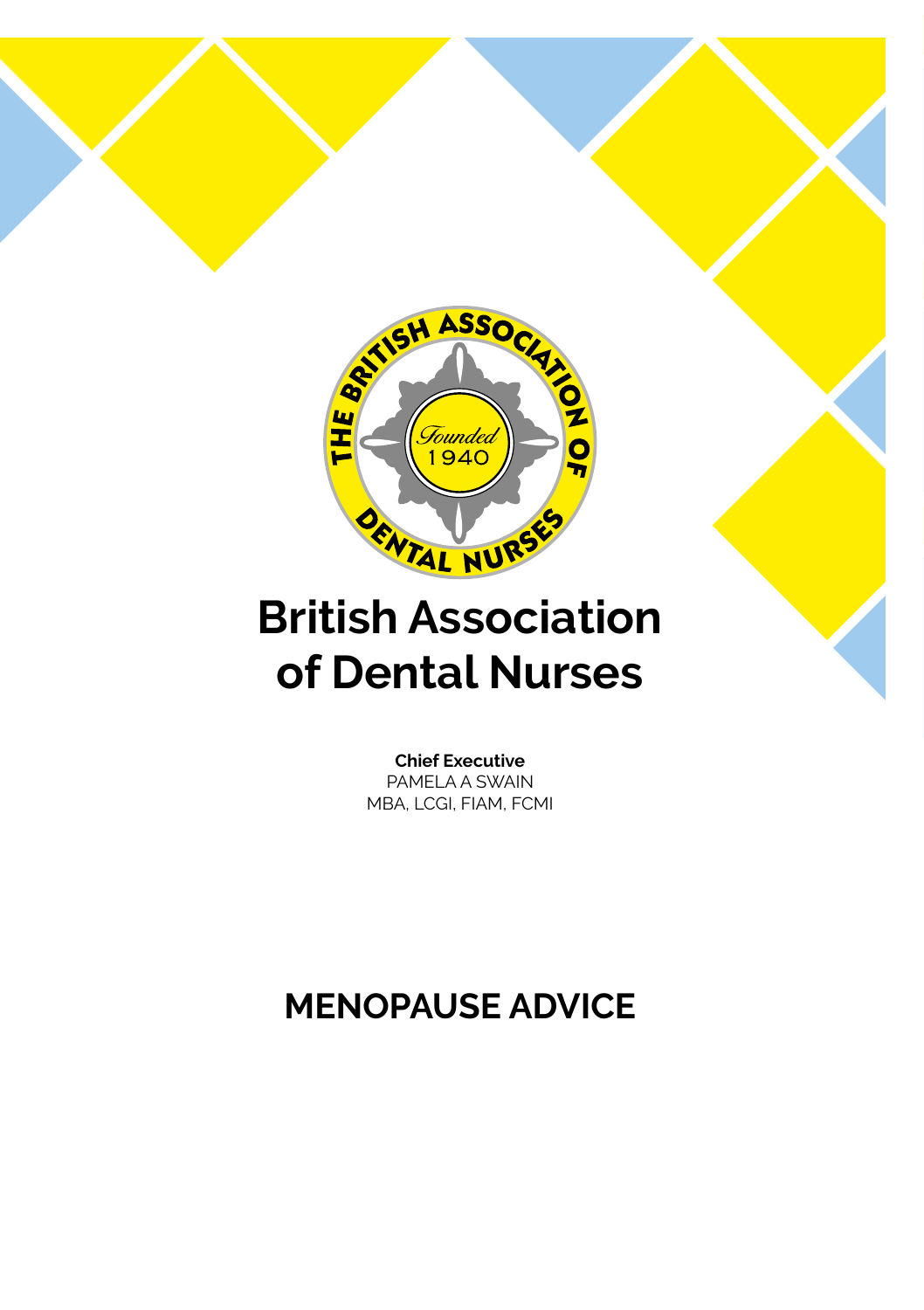### **What is the menopause?**

Menopause (from the Greek men = month and pausis = pause, ie the end of monthly cycles), often referred to as "the change of life" or just "the change", is the time in a woman's life when menstruation (periods) stop permanently. This normally takes place between the ages of 40 and 55 but varies from woman to woman.

Physical symptoms can include:

- **•⦁ Hot flushes •⦁ Insomnia •⦁ Fatigue •⦁ Poor concentration •⦁ Headaches**
	- **•⦁ Skin irritation**
- **•⦁ Urinary problems**

These symptoms, and/or hormone imbalance, can cause women going through menopause to experience:

> **• Depression • Anxiety • Panic attacks • Mood swings • Irritability • Memory problems • Loss of confidence**

There are other symptoms which can impact on cognitive functions i.e. unable to remember things; loss of confidence; inability to readily find the right word to express thoughts; having thoughts completely disappear mid-sentence. It may become temporarily more difficult to carry out certain tasks and performance may be affected.

In addition, Hormone Replacement Therapy (HRT), which is often prescribed for menopause, can have side effects eg nausea, headaches, leg cramps.

#### **DEFINITIONS**

**Perimenopause** - this is time in a woman's life when she starts to experience hormonal fluctuations and changes to her periods. During this time, periods may become increasingly heavy and irregular, making easy access to toilet facilities vital. The average length of the perimenopause is four to five years.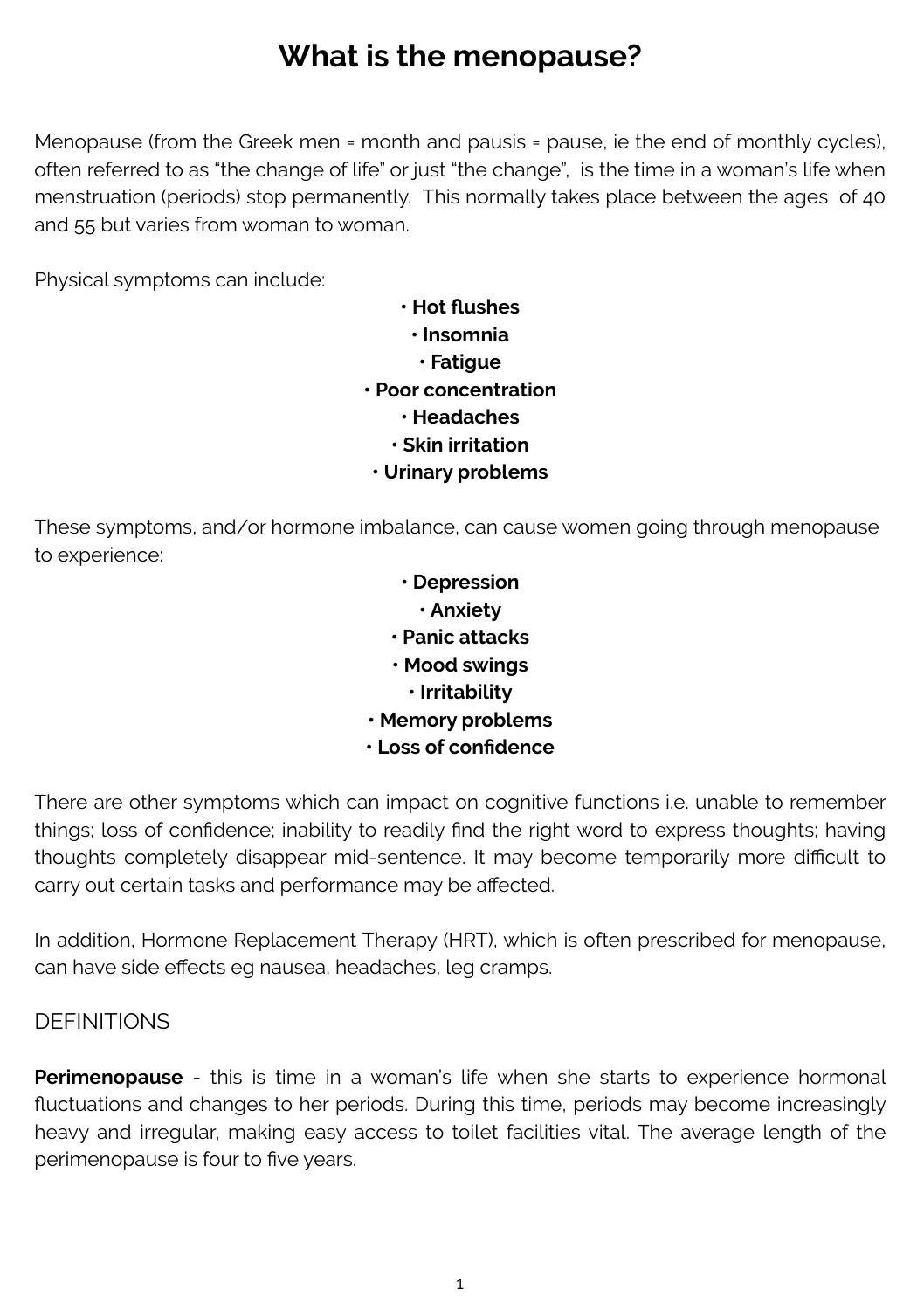**Menopause** - The average age for a woman to reach the menopause in the UK is 51. The average time for women experiencing symptoms of the menopause is five years, but many women experience symptoms for up to ten years and 3% of women will experience symptoms for the rest of their lives.

**Post-menopausal** - This is the time after menopause has occurred, starting when a woman has not had a period for 12 consecutive months. Post-menopausal women have an increased risk of heart disease, diabetes and osteoporosis and practices should be aware of this.

#### MENOPAUSE AND EMPLOYMENT LAW

Women over 50 are the fastest growing segment of the workforce, and many will go through the menopause during their working lives. According to a leading HR company, one in four menopausal women consider quitting their job because of lack of support and understanding from employers and line managers. Those employers who do support their employees through the menopause will benefit from lower sickness absence and employee turnover, as well as increased engagement and loyalty.

In 2012, an employer who sacked a worker for poor performance, failing to take menopause into consideration despite a letter from the worker's doctor, was found guilty of unfair dismissal and sex discrimination – both of which led to considerable compensation payouts to the worker concerned. And menopause related tribunals have doubled since that case.

Although menopause isn't a disability in itself, it can be if:

- It has a substantial effect on a woman's ability to complete daily activities
- It lasts more than 12 months

Employers have a responsibility under the **Equality Act 2010** to make reasonable adjustments to an employee's role or working conditions if they have a disability which puts them at a disadvantage. Under that Act, menopause is covered under three protected characteristics: age, sex and disability discrimination. Compensation under the Equality Act is uncapped – claimants can claim for loss of earnings and loss of pension; they can also issue proceedings against individuals in the workplace, who may then have personal liability for any compensation awarded.

The **Health & Safety at Work Act 1974** covers working conditions when experiencing menopausal symptoms.

Under the **Employment Rights Act 1996** a dismissed employee with two years' service with a practice can claim unfair dismissal. Employees who resign can claim that the behaviour and conduct of their employer led them to resign – "constructive dismissal".

Please see list of other relevant legislation at Annex A.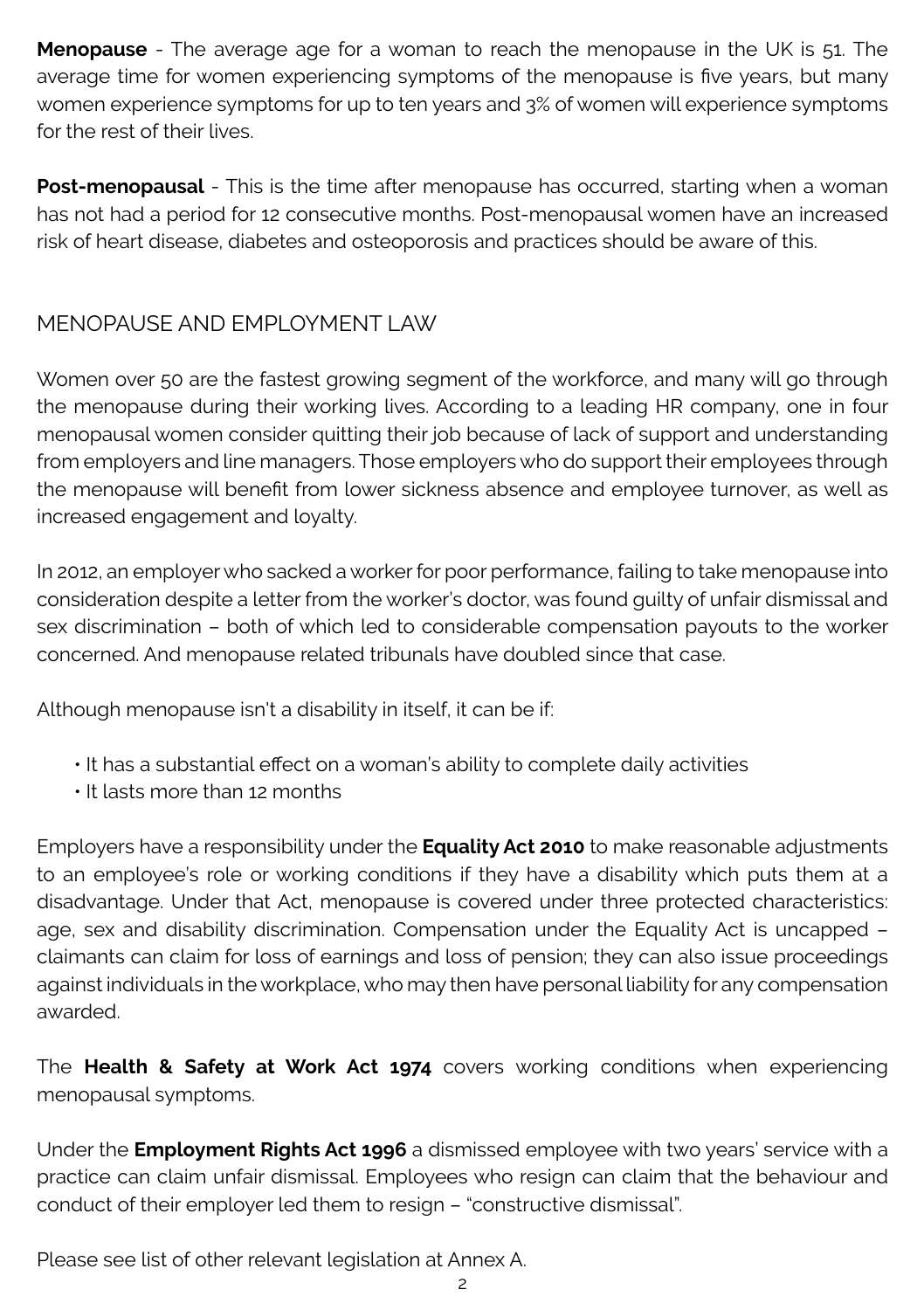#### WHAT CAN EMPLOYERS DO TO SUPPORT MENOPAUSAL EMPLOYEES?

- Have a **menopause policy** this should include:
	- Who staff can speak to if they need support
	- $\cdot$  How managers should support menopausal staff
	- What all staff can do to create a supportive environment
	- Whether you provide access to healthcare or counselling

BADN provides a specimen policy for you to adapt to your own practice (see Annex C).

- **Review your practice environment** make changes around your practice to ease menopausal discomfort. This could include:
	- Provide cold drinking water
	- Make sure bathroom facilities are easy to access
	- $\cdot$  Review uniforms for comfort, etc.
	- Provide fans and/or air conditioning
- **Make adjustments** to working environment of menopausal employees (discuss with them first!), which could include:
	- Changing their working location to ensure better access to toilet facilities, or more comfortable temperature, etc
	- Allow changes to normal uniform
	- Allowing additional rest breaks
	- Assessing work load at specific times of day

#### • **Boost awareness:**

- Arrange menopause training workshops for management ensure that all levels of management are trained on the effects of menopause, how to hold discussions with employees experiencing menopause and on adjustments which can be made to lessen effects of menopause on employees
- Make advice from reliable sources available to your team (see Annex A)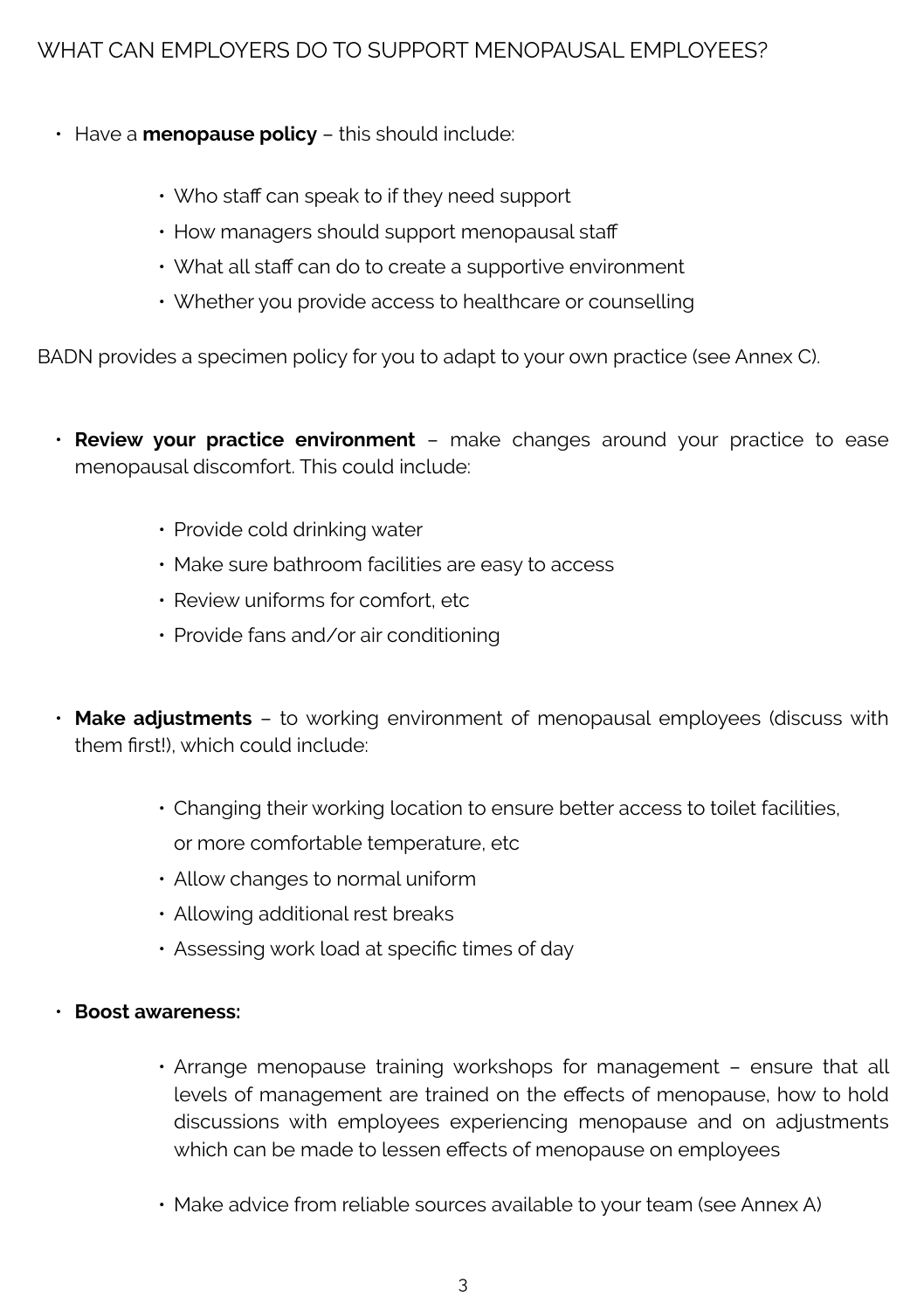- **Review practice policies:**
	- **Sickness policy** many practices make allowances for long term illness but not for regular short absences, which can unfairly punish menopausal women with symptoms over a long period.
	- **Performance policy** it is important to take menopausal symptoms into account during performance reviews
	- Consider a **flexible working policy** to allow flexible working times menopause symptoms can disturb sleep and flexible start times would allow menopausal women to catch up on much needed rest.
- Appoint a **menopause champion**, who will:
	- run practice-wide workshops to raise awareness among staff
	- let all staff know that the employer will try to support those having difficulties because of symptoms, for example through posters or newsletters
	- check that health and safety risk assessments cover the different stages of the menopause
	- set up a support network for staff affected by the menopause
	- tell staff where they can find more information
- Make sure staff are made aware that the practice management will handle menopause issues in the practice **sensitively, with dignity and respect**.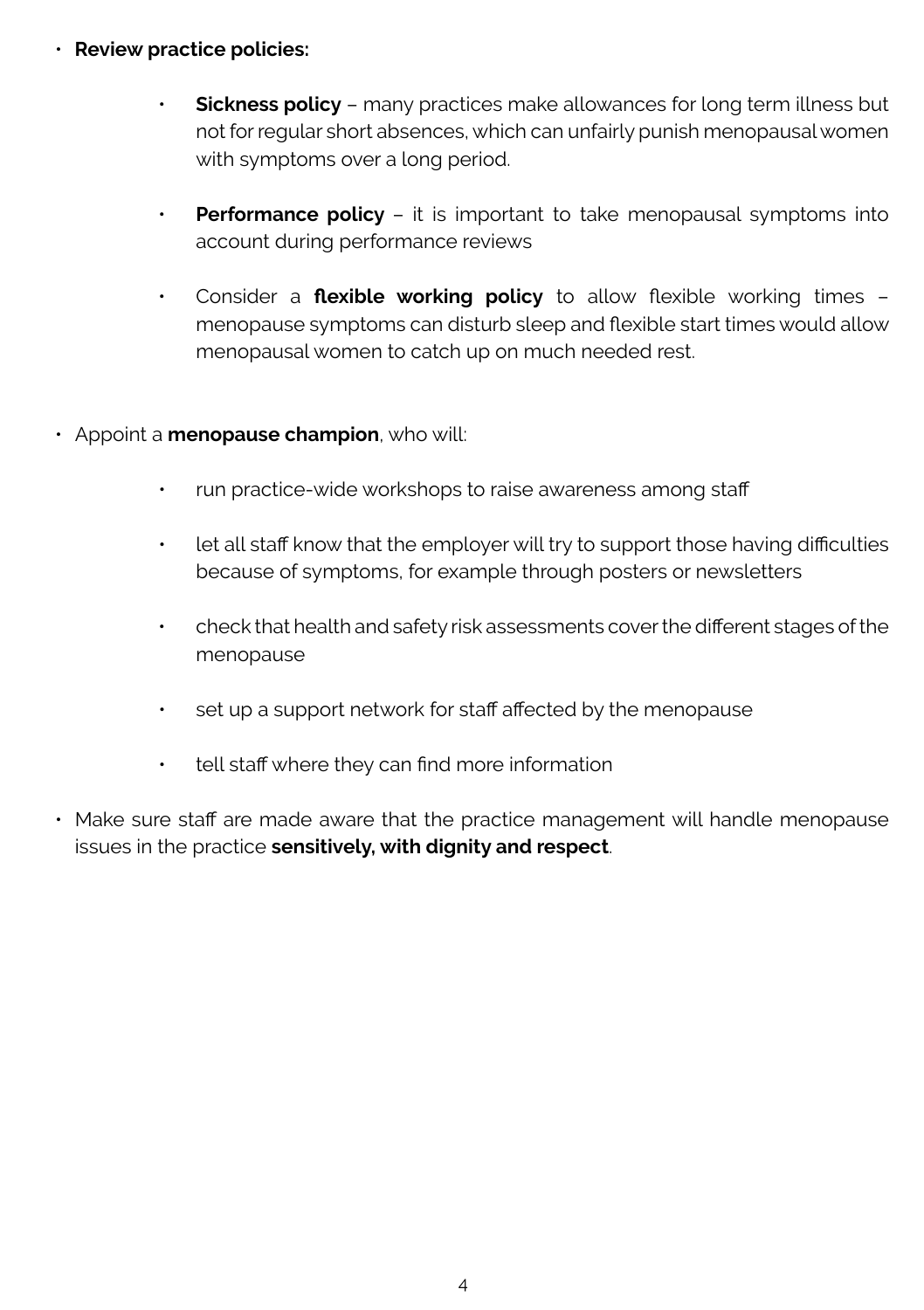#### **ANNEX A**

#### **RELEVANT LEGISLATION**

#### **England, Scotland and Wales:**

- Health and Safety at Work Act, 1974
- The Workplace (Health, Safety and Welfare) Regulations 1992
- The Management of Health and Safety at Work Regulations 1999, GB Regulations 4
- Public Sector Equality Duty (PSED) introduced by the Equality Act 2010 (Eng, Scotland and Wales)
- Equality Act 2010

#### **Northern Ireland:**

- The Management of Health and Safety at Work Regulations (Northern Ireland) 2000, NI Regulation 3(1)
- Health and Safety, NI Order, 1978
- Sex Discrimination Order 1976 (Amendment) Regulations (Northern Ireland) 2008
- Disability Discrimination Act 1995 (NI)
- Section 75 of the Northern Ireland Act 1998
- Sex Discrimination (Gender Reassignment) Regulations (Northern Ireland) 1999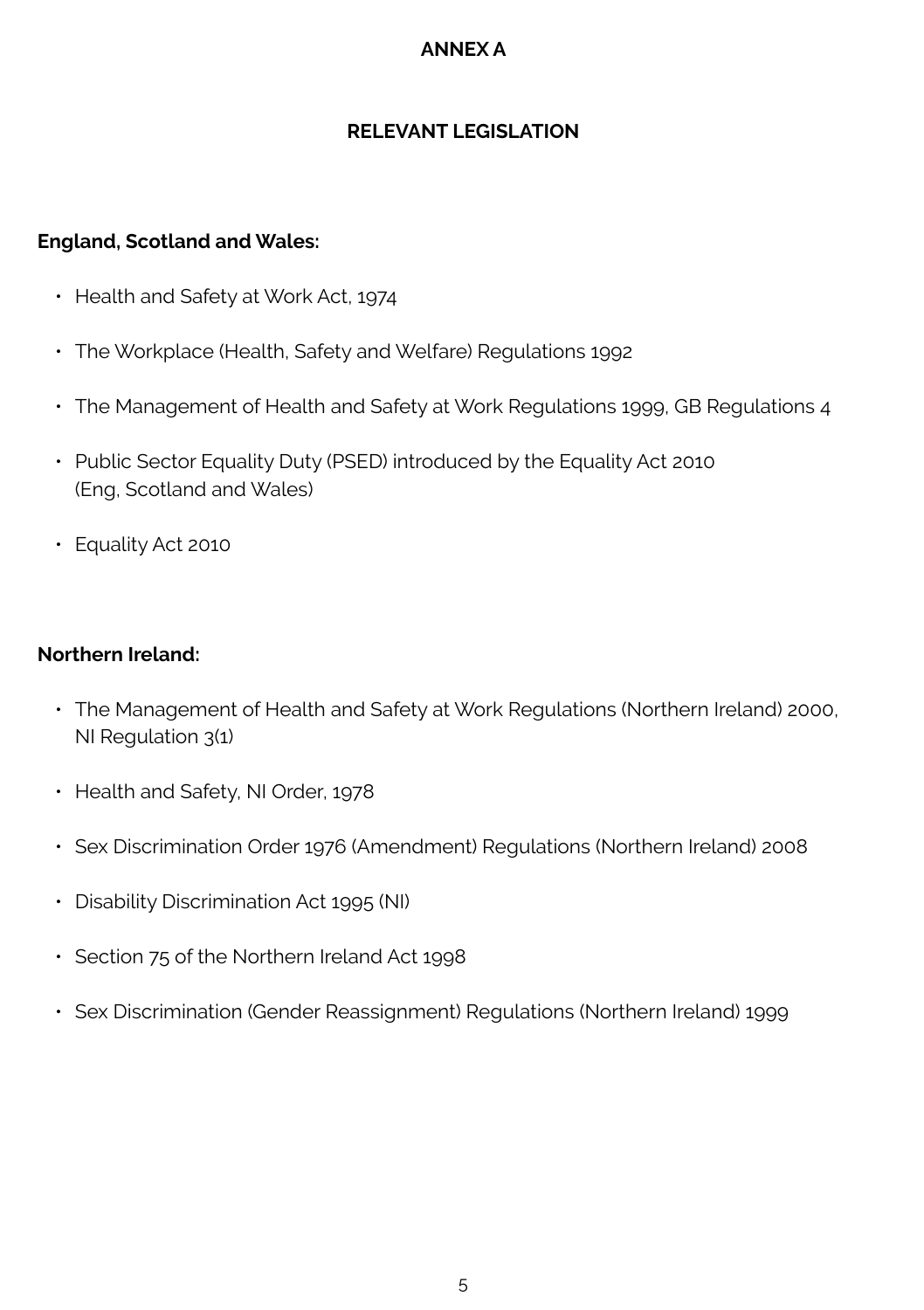#### **ANNEX B**

#### **USEFUL ARTICLES/WEBSITES/INFORMATION**

- **www.menopausematters.co.uk**
- **https://www.acas.org.uk/menopause-at-work**
- **https://www.nhs.uk/conditions/menopause/**
- **www.cipd.co.uk/menopause**
- **www.cipd.co.uk/menopauseresources**
- **https://menopauseintheworkplace.co.uk/employment-law/menopause-**
- **andemployment- law/**
- **Womens Health Concern: Menopause in the workplace (19 Oct 2021**
- **Global consensus recommendations on menopause in the workplace: A European**
- **Menopause and Andropause Society (EMAS) position statement. (8 Sept 2021)**
- **Response to the BMA report 'Challenging the culture on menopause for doctors'.**
- **(14 Aug 2020)**
- **Challenging the culture on menopause for doctors (Aug 2020)**
- **The menopause nearly killed me (6 June 2021)**
- **New menopause and the workplace guidance and model workplace policy (Oct 2019)**
- **Why companies should be supporting employees going through the menopause (18**
- **Oct 2019)**
- **Protecting staff and preventing ill health taking a targeted approach: menopause in the workplace (10 Oct 2019)**
- **Menopausal women 'should get flexible work hours' BBC News (21 Sep 2019)**
- **Menopause and the workplace PDF (British menopause Society publication Feb 2019)**
- **Information for employers dealing with health problems in the workplace: advice**
- **on the menopause (2016)**
- **Union leader calls for bosses to act on menopause**
- **Financial sector takes part in survey about impact of menopause**
- **MPs to examine lack of support for working menopausal women**
- **Menopause training for men**
- **We need to stop the menopause hijacking careers**
- **Northern Ireland MPs and journalists call for stigma to end**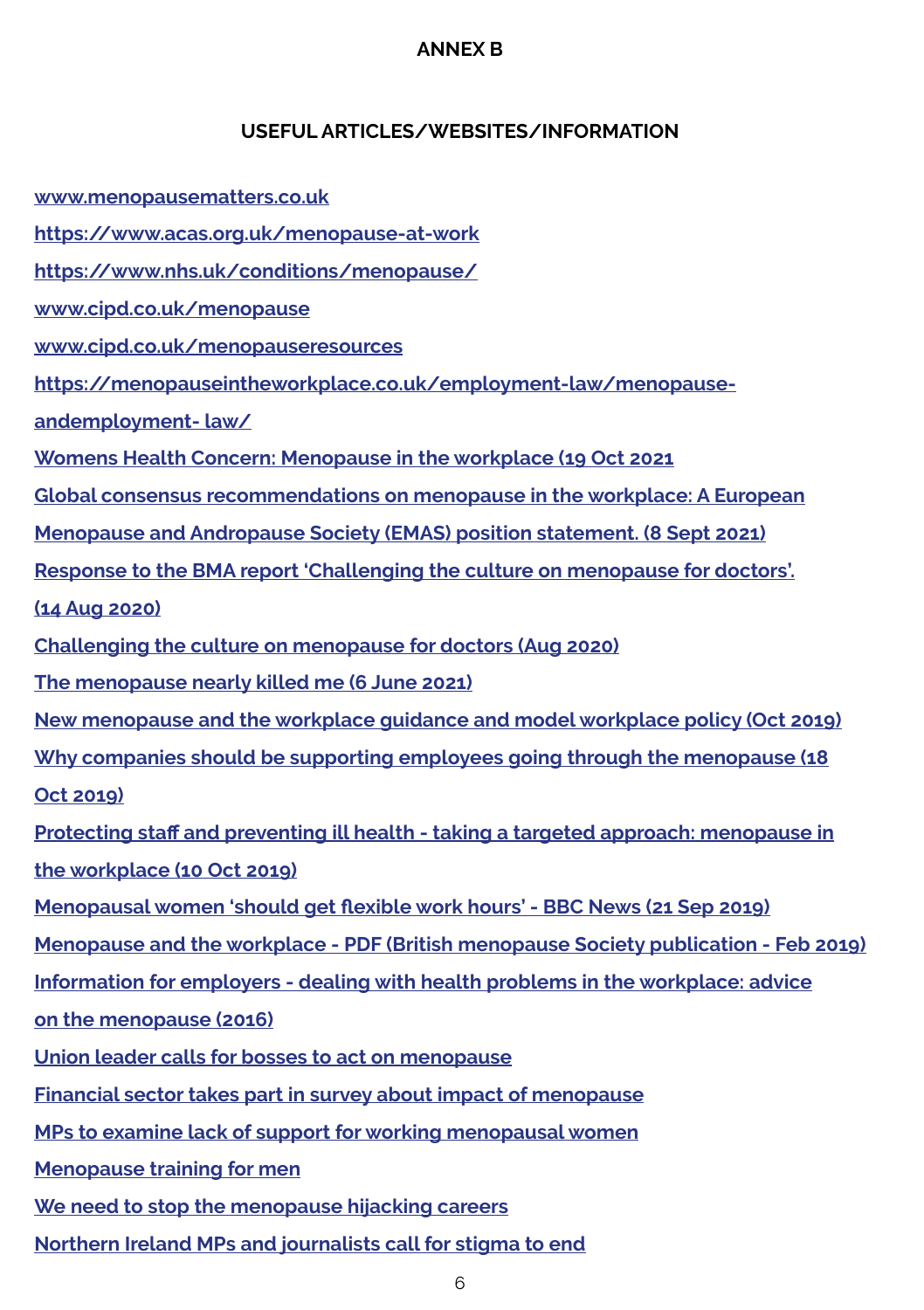#### **ANNEX C**

#### **PRACTICE MENOPAUSE POLICY**

<Insert name of practice> is committed to providing an inclusive working environment for all employees throughout all stages of their working lives. This includes enabling employees who are experiencing menopausal symptoms to get the support they need in order to manage their symptoms at work. To achieve this, it is important for all practice employees to have an awareness of the menopause and to know that not everyone experiences this in the same way. This topics should not be taboo or hidden and can be discussed openly and without embarrassment.

The menopause can have a negative impact on an employee's personal and working life. Although not everyone will experience symptoms, by supporting those who do, it is hoped that this will improve their wellbeing at work and minimise any impact on attendance at work. By creating an inclusive working environment it is hoped that this will encourage staff to ask for what they need, without judgement.

This practice will aim to:

- Create an environment in which employees can openly and honestly initiate or engage in discussions about the menopause, whether they themselves, or someone they are supporting, is experiencing symptoms
- Provide advice and information to practice managers/menopause champions on the symptoms of the menopause and how they can best support employees who may be experiencing issues at work
- Allow those experiencing symptoms to discuss these openly, if this is their preference, and ask for support/reasonable adjustments in order to sustain their attendance at work
- Recognise that the menopause is an individual experience and that people can be affected in different ways and to differing degrees, and therefore, different levels and types of support and adjustments may be needed

#### **Practice Responsibilities**

- Provide opportunities for staff to raise any issues relating to their wellbeing
- Be open to discussing the concern that the employee has about the impact on work as a result of problems with the menopause, acknowledging the personal nature of conversations and treating them professionally and confidentially
- Not make any assumptions regarding the menopause and ensure they listen to the needs of each individual
- Discuss and agree with the employee how best they can be supported and be prepared to make reasonable adjustments to take account of any symptoms they are experiencing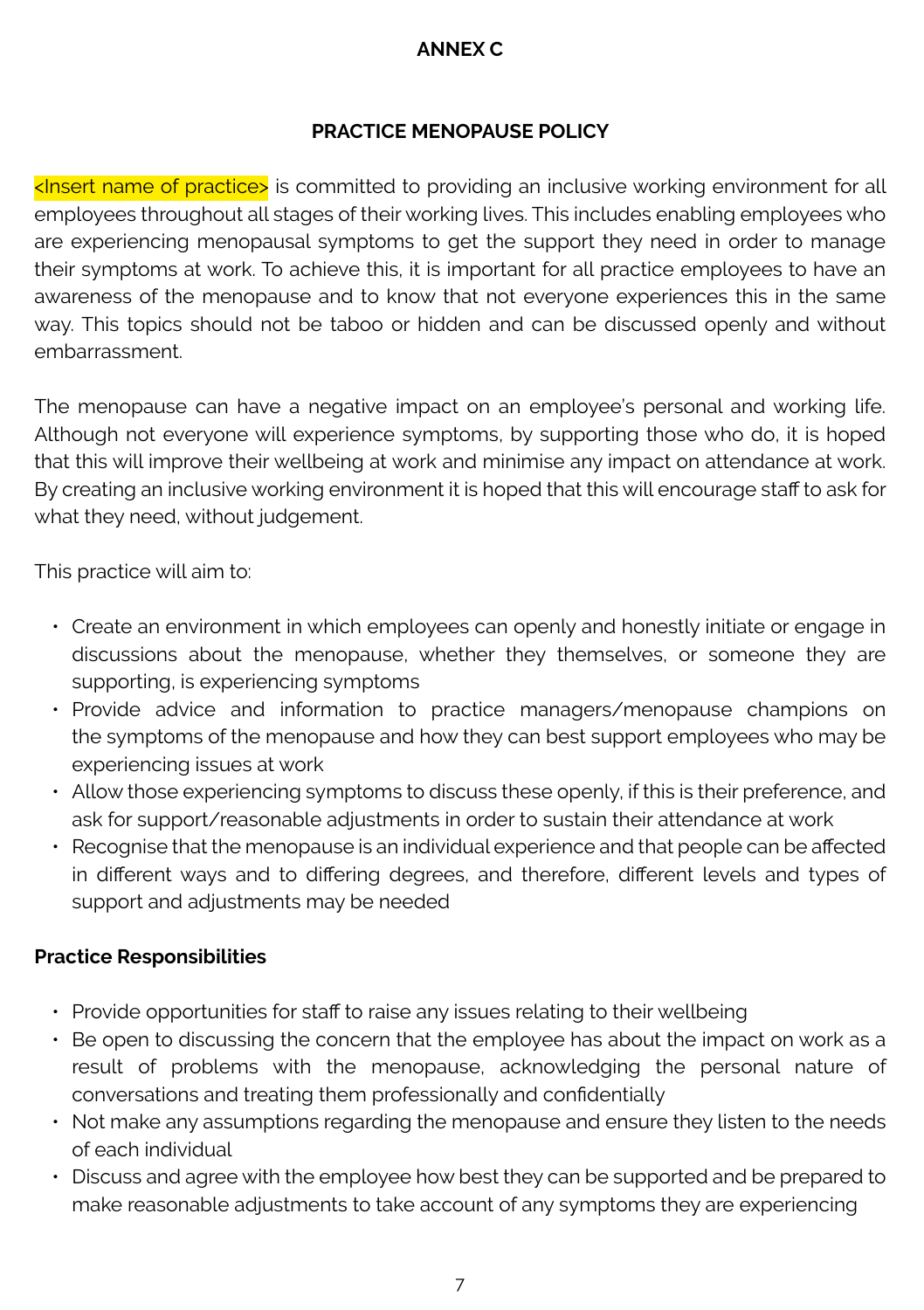- Use a Wellness Action Plan (WAP) to record adjustments agreed and any actions to be implemented, ensuring all agreed adjustments are adhered to and that ongoing conversations take place and review dates are set
- Be aware of the potential impact of menopause on performance if someone's performance suddenly dips, it is worth considering whether the menopause may be playing a part in this
- Discuss what, if anything, the employee wants shared with colleagues, how this will be done, by who and in a way that respects the individual's privacy but that allows colleagues to understand
- Deal with any inappropriate conduct aimed towards someone because of their symptoms

#### **Employee's Responsibilities**

- Taking personal responsibility for their own health and wellbeing and raising any concerns they have with the practice manager or practice menopause champion;
- Seeking advice from their GP should symptoms begin to affect their ability to carry out the full remit of their role;
- Being open and honest when having conversations with practice managers/menopause champions and Occupational Health (where appropriate);
- Being willing to help and support colleagues;
- Understanding any necessary adjustments their colleagues are receiving as a result of their menopausal symptoms.

#### **Sensitive Conversations**

This practice recognises that some employees may find it particularly hard to talk to a practice manager/menopause champion about the impact of menopausal symptoms and may wish to:

- Keep a symptoms diary noting how their symptoms are affecting them;
- Consider what reasonable adjustments may help, bearing in mind the need to be flexible and what is operationally feasible;
- Consider what timescale the adjustments are likely to be required for.
- Talk to the practice manager/menopause champion about their current situation, what's happening and most importantly, how it's affecting their work.
- Consider how their circumstances could be improved and offer a reasonable solution i.e. working from home; coming in later if poor sleep is an issue; obtaining a fan or moving closer to a window if suffering from hot flushes; ready access to drinking water and washroom facilities.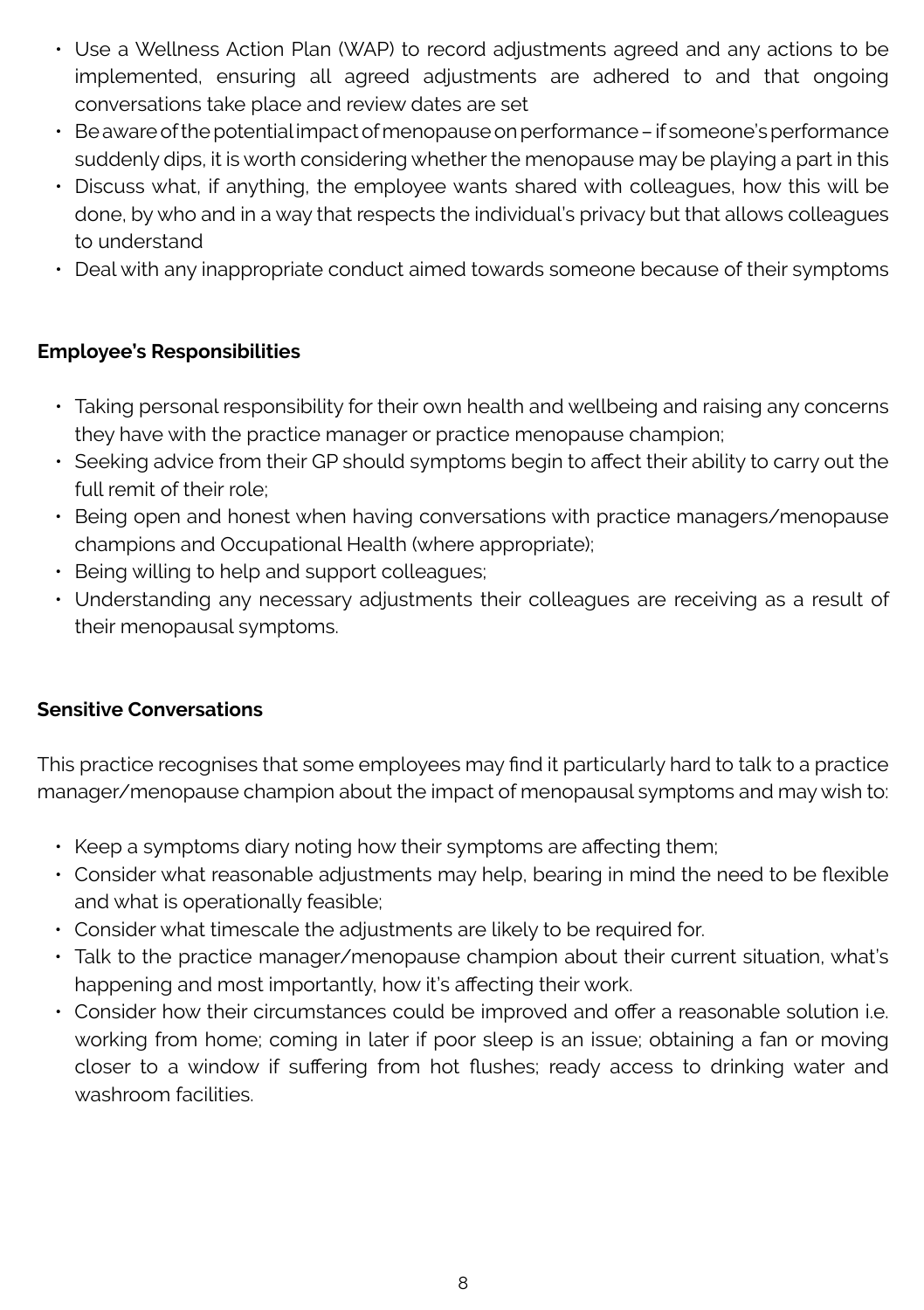#### **Workplace Adjustments**

This practice recognises that some aspects of the workplace can exacerbate employees' menopausal symptoms. The practice will therefore consider whether any of the following adjustments can be used, appropriate and reasonable to the working environment, to help those experiencing symptoms:

- Allowing the employee to have control of the temperature in their work environment i.e. having access to a fan, sitting near a window or away from a radiator
- Easy access to washroom facilities
- Access to a quiet area for breaks
- Access to drinking water
- Flexible working options (i.e. working hours and/or working arrangements)
- Review of task allocation and workload, if any cognitive behaviours are impacted
- Allowing uniforms to be adapted (where practicable) or offering additional clothing items (for those who are required to wear uniform)
- Ensuring storage space is available for spare clothes/toiletries i.e. a locker
- Signposting the individual to Employee Assistance Programmes (if available) and other useful links
- Carrying out a stress risk assessment to identify any stressors in the workplace
- Recommending the employee seek advice from their GP if their symptoms are impacting on their daily life